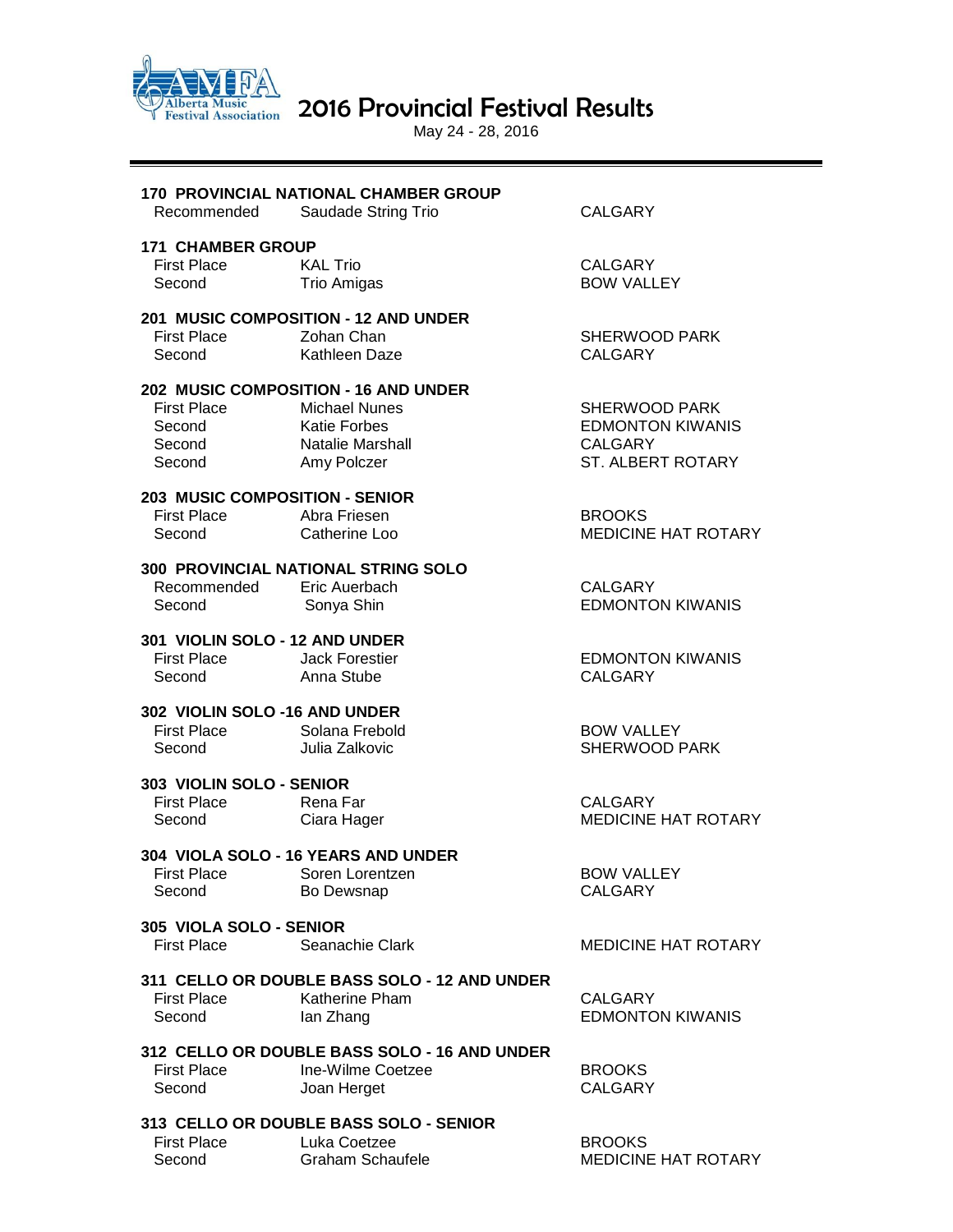| <b>First Place</b><br>Second                               | 320 STRING SOLO - STRING & KEYBOARD SONATA - 1 Movement<br>Seanachie Clark<br>Lauren Marshall | MEDICINE HAT ROTARY<br><b>CALGARY</b>          |
|------------------------------------------------------------|-----------------------------------------------------------------------------------------------|------------------------------------------------|
|                                                            | 381 CLASSICAL GUITAR SOLO - 12 AND UNDER                                                      |                                                |
| <b>First Place</b><br>Second                               | Tiana Sajic<br>Evan Komm                                                                      | <b>CALGARY</b><br>ST. ALBERT ROTARY            |
| First Place<br>Second                                      | 382 CLASSICAL GUITAR SOLO - 16 AND UNDER<br>Ihnah Jung<br>Rowan Hanf                          | <b>CALGARY</b><br><b>EDMONTON KIWANIS</b>      |
| Second                                                     | <b>Houston Shipowick</b>                                                                      | <b>LACOMBE</b>                                 |
| <b>First Place</b>                                         | 383 CLASSICAL GUITAR SOLO - SENIOR<br>Jonathan Bueckert                                       | <b>LACOMBE</b>                                 |
| Recommended Sebastian Robles                               | 390 PROVINCIAL NATIONAL CLASSICAL GUITAR SOLO                                                 | <b>SHERWOOD PARK</b>                           |
| Recommended                                                | <b>400 PROVINCIAL NATIONAL WOODWIND SOLO</b><br>Jocelyn Zhang                                 | <b>CALGARY</b>                                 |
| <b>First Place</b><br>Second                               | 401 WOODWIND SOLO - 16 YEARS AND UNDER<br><b>Kirsten Lietz</b>                                | <b>EDMONTON KIWANIS</b><br><b>CALGARY</b>      |
|                                                            | Cameron Wong                                                                                  |                                                |
| 402 WOODWIND SOLO - SENIOR<br><b>First Place</b><br>Second | Tayla Mapatac<br>Adriana Jankovic                                                             | <b>CALGARY</b><br><b>EDMONTON KIWANIS</b>      |
|                                                            | 500 PROVINCIAL NATIONAL BRASS SOLO                                                            |                                                |
| Recommended<br>Second                                      | Olivia Imbrogno<br>Peter Wang                                                                 | <b>EDMONTON KIWANIS</b><br><b>CALGARY</b>      |
|                                                            | 501 BRASS SOLO - 16 YEARS AND UNDER                                                           |                                                |
| <b>First Place</b><br>Second                               | Arianne Bosma<br><b>Michael Nunes</b>                                                         | <b>NORTH PEACE</b><br><b>SHERWOOD PARK</b>     |
| 502 BRASS SOLO - SENIOR                                    |                                                                                               |                                                |
| <b>First Place</b><br>Second                               | Juanita Hohm<br><b>Carter Friesen</b>                                                         | <b>CAMROSE</b><br>RED DEER                     |
|                                                            | 700 PROVINCIAL NATIONAL PIANO SOLO                                                            |                                                |
| Recommended<br>Second                                      | Peter Wang<br>Jessica Qianhui Ma                                                              | <b>CALGARY</b><br><b>EDMONTON KIWANIS</b>      |
|                                                            | 701 PIANO SOLO - 12 YEARS AND UNDER                                                           |                                                |
| <b>First Place</b>                                         | Joshua Wong<br>Katherine Pham                                                                 | <b>CALGARY</b>                                 |
| Second<br>Second                                           | Evan Yin                                                                                      | <b>CALGARY</b><br><b>EDMONTON KIWANIS</b>      |
| Second                                                     | Janet Ying                                                                                    | <b>DRUMHELLER</b>                              |
|                                                            | 702 PIANO SOLO -16 YEARS AND UNDER                                                            |                                                |
| <b>First Place</b>                                         | Liam Pond                                                                                     | <b>CALGARY</b>                                 |
| Second                                                     | Janet Li                                                                                      | <b>CALGARY</b>                                 |
| Second                                                     | Howard Yan                                                                                    | <b>EDMONTON KIWANIS</b>                        |
| 703 PIANO SOLO - SENIOR                                    |                                                                                               |                                                |
| <b>First Place</b><br>Second                               | Leila Lok<br>Peter Krejcar                                                                    | <b>CALGARY</b><br><b>GRANDE PRAIRIE ENCANA</b> |
|                                                            |                                                                                               |                                                |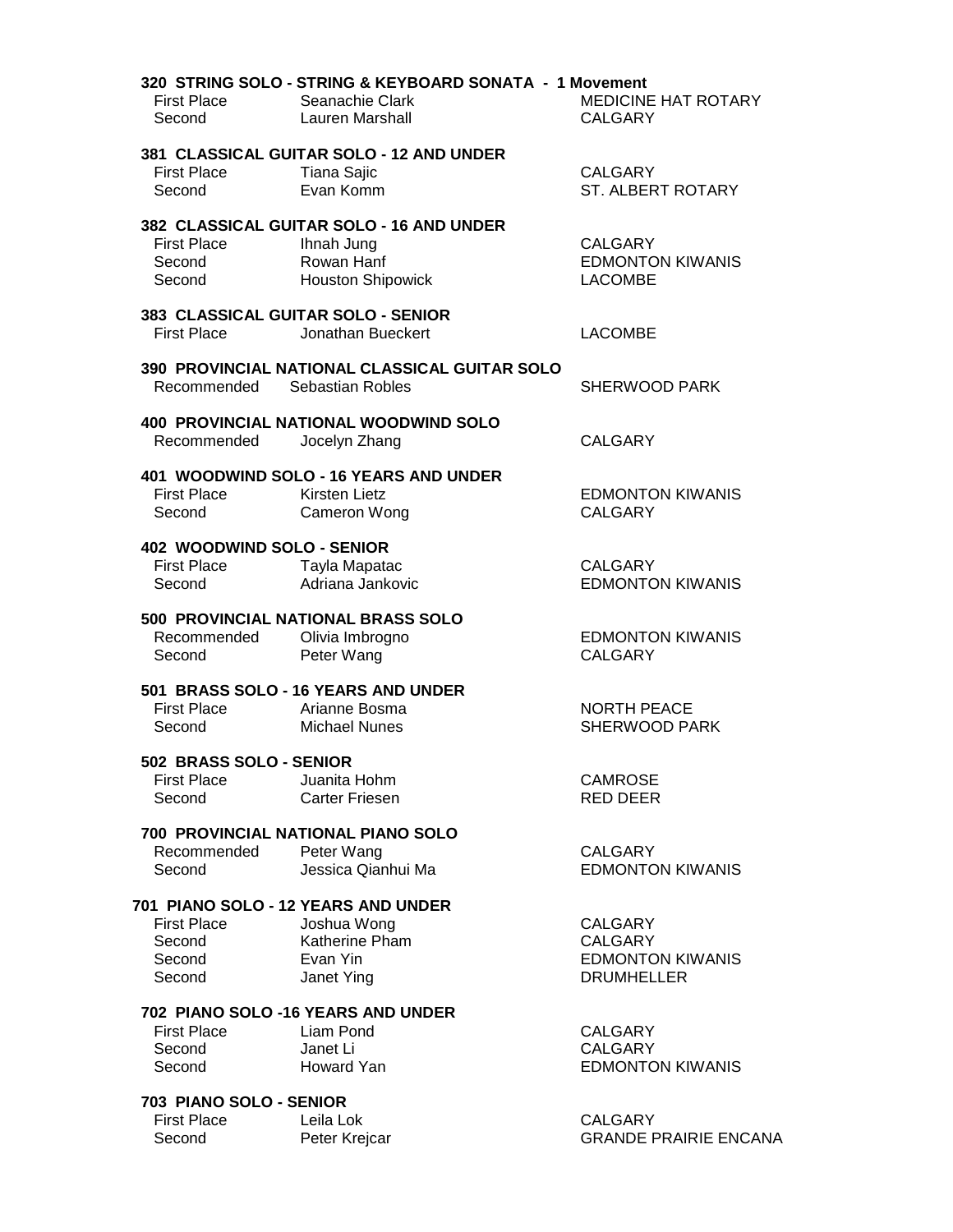## **704 PIANO SOLO - GRADES 5 & 6**

| <b>First Place</b> | Alexa Brianna Manzano | CALGARY                      |
|--------------------|-----------------------|------------------------------|
| Second             | Nadine Guerrero       | <b>GRANDE PRAIRIE ENCANA</b> |
| Second             | Meaghan McMullen      | RED DEER                     |
| Second             | Kathie Zhou           | <b>OILSANDS ROTARY</b>       |

# **705 PIANO SOLO - GRADES 7 & 8**

| <b>First Place</b> | Benjamin Nysetvold  | CALGARY            |
|--------------------|---------------------|--------------------|
| Second             | <b>Haley Gibbs</b>  | SHERWOOD PARK      |
| Second             | Anna (ji Eun) Jeong | LETHBRIDGE KIWANIS |
| Second             | Iri Takano          | <b>BOW VALLEY</b>  |
|                    |                     |                    |

# **706 PIANO SOLO - GRADES 9 & 10**

| <b>First Place</b> | Julia Zhu          | CALGARY                 |
|--------------------|--------------------|-------------------------|
| Second             | Bethany Giovanetto | <b>YELLOWKNIFE</b>      |
| Second             | Sage Jackson       | <b>OLDS KIWANIS</b>     |
| Second             | Maria Monai-Brophy | <b>EDMONTON KIWANIS</b> |
|                    |                    |                         |

## **707 PIANO SOLO - CONCERTO (1 Movement)**

| First Place | Nikolai Nesterov | CALGARY |
|-------------|------------------|---------|
| Second      | Hong Tao Zhang   | CALGARY |

## **708 PIANO SOLO - CONCERTO (2 Movements)**

First Place Catherine Yang Sun CALGARY Second Joshua Wong CALGARY Second Howard Yan **EDMONTON KIWANIS** 

# **709 PIANO SOLO - CONCERTO - COMPLETE**

First Place Alyssa Ung National CALGARY<br>
Second Leila Lok National CALGARY Leila Lok

## **710 PIANO SOLO - GRADES 2-4**

First Place Frank Gao **Frank CALGARY** 

# **801 SPEECH SOLO - 12 YEARS AND UNDER**

Second Justin Hoang CALGARY

Second Ella Hoffarth MEDICINE HAT ROTARY<br>
Second Emma Kornel MEDUC ROTARY Second Emma Kornel Emma LEDUC ROTARY<br>Second Jocelyn Li **EDMONTON KIWANIS** 

LETHBRIDGE KIWANIS

# **802 SPEECH SOLO - 16 YEARS AND UNDER**

Richen Basig CORONATION Rachel Bensler CALGARY Liam Jewitt **SHERWOOD PARK** Meredith Shewchuk NORTH PEACE

# **803 SPEECH SOLO - SENIOR**

| First Place | Katherine Abbass      | LEDUC ROTARY               |
|-------------|-----------------------|----------------------------|
| Second      | <b>Patrick Benoit</b> | <b>VERMILION</b>           |
| Second      | Maryne Glas           | <b>MEDICINE HAT ROTARY</b> |

# **851 CHORAL SPEECH SCHOOL - GRADES 1 - 3**

| <b>First Place</b> | Elmer Elson Grade 1-3 Choral Speech WHITECOURT |                |
|--------------------|------------------------------------------------|----------------|
| Second             | Webber Academy Choral Speech                   | CALGARY        |
| Second             | Drayton Christian School Grade 2-3             | DRAYTON VALLEY |

## **852 CHORAL SPEECH SCHOOL - GRADES 4 - 6**

| <b>First Place</b> | Elmer Elson Grade 4-6 Choral Speech WHITECOURT |          |
|--------------------|------------------------------------------------|----------|
| Second             | Big Valley Gr.3 & 4                            | STETTLER |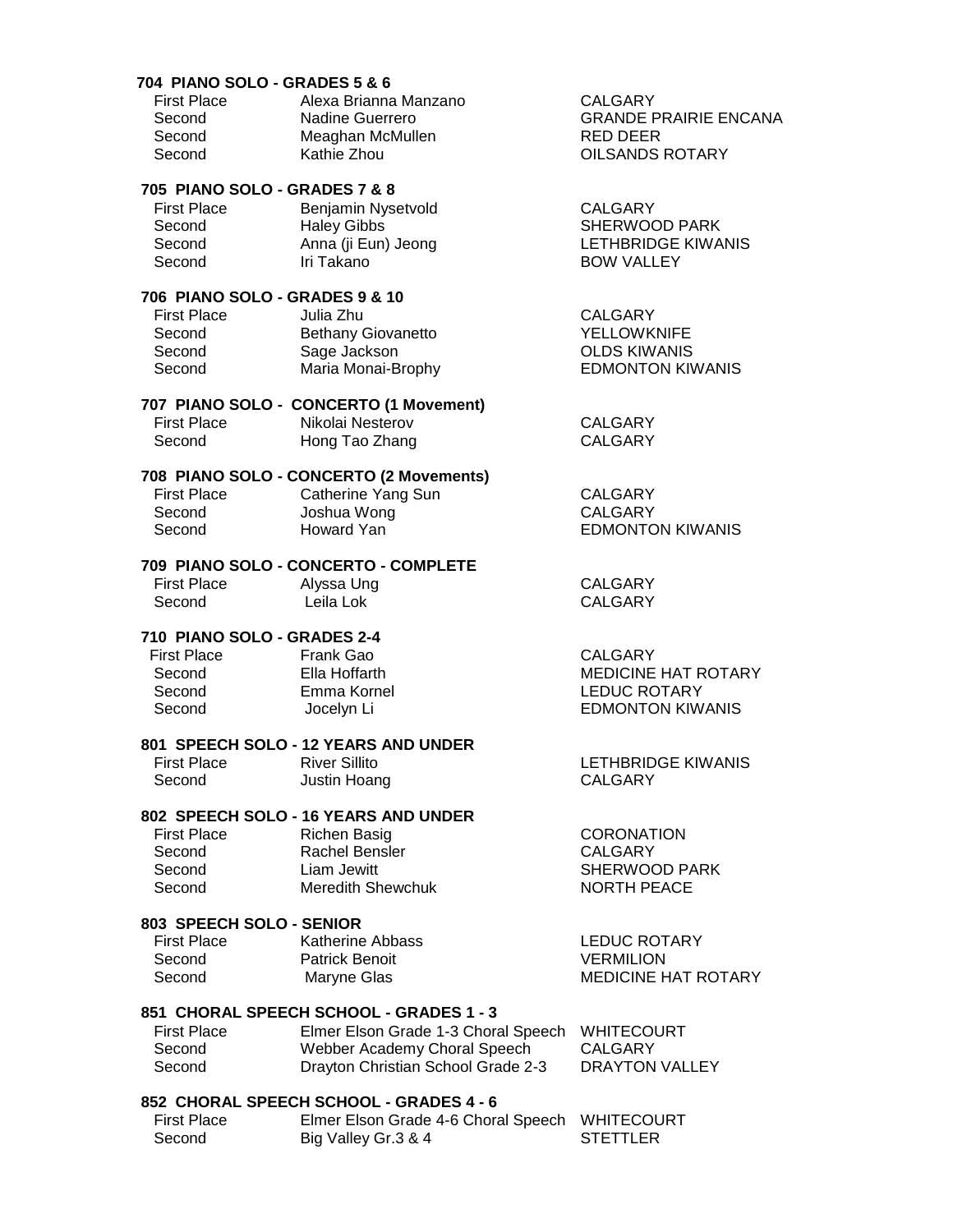#### **920 PROVINCIAL NATIONAL VOCAL SOLO**

| Recommended | Alyssa Durnie      |
|-------------|--------------------|
| Second      | Sarah Joy Heckbert |

#### **LETHBRIDGE** CALGARY

# **921 VOCAL SOLO - BOYS - 12 AND UNDER**

| <b>First Place</b> | Aditya Ayri            | <b>OILSANDS ROTARY</b>     |
|--------------------|------------------------|----------------------------|
| Second             | Daniel Bittman         | <b>EDMONTON KIWANIS</b>    |
| Second             | Andrue Kincade-Proctor | <b>OLDS KIWANIS</b>        |
| Second             | Lucas Semrau           | <b>MEDICINE HAT ROTARY</b> |
| Second             | Griffin Wong           | CALGARY                    |
|                    |                        |                            |

#### **922 VOCAL SOLO - GIRLS - 12 AND UNDER**

| <b>First Place</b> | Stephanie King  | LETHBRIDGE KIWANIS     |
|--------------------|-----------------|------------------------|
| Second             | Saakshi Arvikar | <b>OILSANDS ROTARY</b> |
| Second             | Chloe Shingoose | <b>CORONATION</b>      |
| Second             | Lara Stewart    | <b>BOW VALLEY</b>      |
| Second             | Emma Werbowesky | <b>STETTLER</b>        |
|                    |                 |                        |

### **923 VOCAL SOLO - BOYS - 16 AND UNDER**

| <b>First Place</b> | Hunter Semrau   | <b>MEDICINE HAT ROTARY</b> |
|--------------------|-----------------|----------------------------|
| Second             | Sean Haid       | CALGARY                    |
| Second             | Terence Kelly   | RED DEER                   |
| Second             | Ryan Maschke    | <b>OLDS KIWANIS</b>        |
| Second             | Samuel Thompson | LETHBRIDGE KIWANIS         |

#### **924 VOCAL SOLO - GIRLS - 16 AND UNDER**

| First Place | Katie McMillan | CALGARY        |
|-------------|----------------|----------------|
| Second      | Zoe McCormick  | <b>LACOMBE</b> |

## **925 VOCAL SOLO - SENIOR**

| First Place | Elise Noyes      | SHERWOOD PARK      |
|-------------|------------------|--------------------|
| Second      | Jeanine Williams | LETHBRIDGE KIWANIS |

#### **931 MUSICAL THEATRE SOLO BALLAD - 12 AND UNDER**

| <b>First Place</b> | Lucas Semrau              | <b>MEDICINE HAT ROTARY</b> |
|--------------------|---------------------------|----------------------------|
| Second             | <b>Gabrielle Campbell</b> | <b>BROOKS</b>              |
| Second             | Sarah Kyle                | <b>NORTH PEACE</b>         |
| Second             | Raven Mutford             | <b>YELLOWKNIFE</b>         |
| Second             | Chloe Shingoose           | <b>CORONATION</b>          |
|                    |                           |                            |

# **932 MUSICAL THEATRE SOLO UPTEMPO - 12 AND UNDER**

| <b>First Place</b> | <b>Gabrielle Campbell</b> | <b>BROOKS</b>        |
|--------------------|---------------------------|----------------------|
| Second             | Joel Appleton             | <b>SHERWOOD PARK</b> |
| Second             | <b>Mitchell Bauer</b>     | CALGARY              |
| Second             | Elena Bevans              | <b>CARDSTON</b>      |
| Second             | Kai Dav                   | ATHABASCA            |
|                    |                           |                      |

#### **933 MUSICAL THEATRE SOLO - BALLAD - 16 YRS & UNDER**

| <b>First Place</b> | Katie McMillan          |
|--------------------|-------------------------|
| Second             | Kendra Bell             |
| Second             | <b>Rhys Parks</b>       |
| Second             | Jessica Schnell         |
| Second             | <b>Sydney Schroeder</b> |

CALGARY CAMROSE **MEDICINE HAT ROTARY BROOKS EDMONTON KIWANIS** 

#### **934 MUSICAL THEATRE SOLO UPTEMPO - 16 YEARS AND UNDER**

First Place **Hunter Semrau MEDICINE HAT ROTARY** Second Bryanna Marie Cuthill HIGHWOOD LIONS Second Olivia Earl Divident Contract LETHBRIDGE KIWANIS Second Ryan Maschke **CLDS KIWANIS** Second Katie McMillan CALGARY